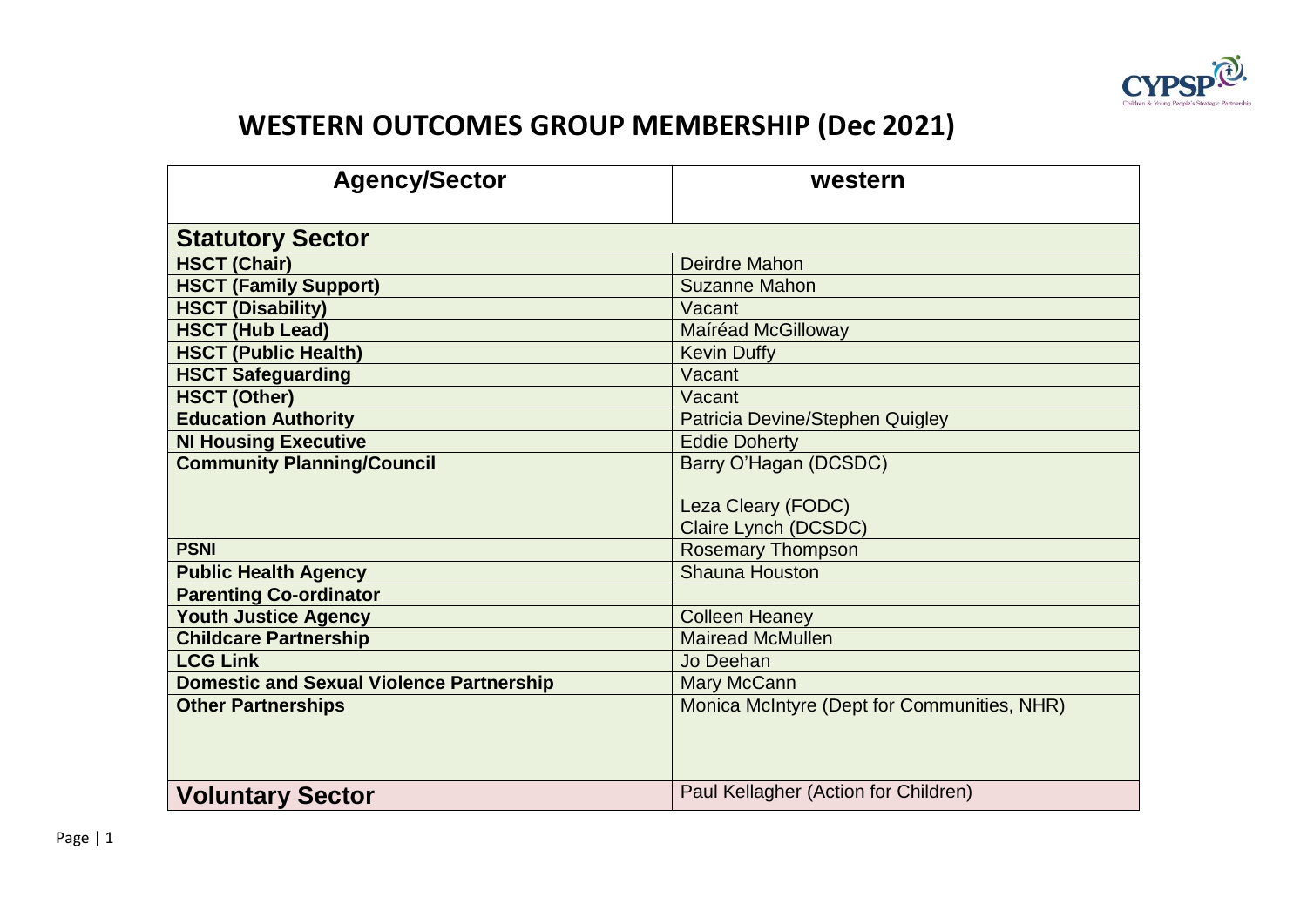

| <b>Agency/Sector</b>                  | western                                                   |
|---------------------------------------|-----------------------------------------------------------|
|                                       | Joanne Sweeney (MENCAP)                                   |
|                                       | <b>Muriel Bailey (Parenting NI)</b>                       |
|                                       | Paul Sweeney (Extern)                                     |
| <b>Community Sector</b>               | Brenda MacQueen (Dry Arch)                                |
|                                       | Linda Watson (Caw/Nelson Drive Community<br>Association)  |
|                                       | <b>Carrie Tracey</b><br>(Rainbow child and family centre) |
|                                       | Alison Wallace (Waterside Neighbourhood<br>Partnership)   |
| <b>BME</b>                            | <b>Lilian Seenoi-Barr</b><br>(North West Migrants Forum)  |
|                                       | <b>VACANT</b>                                             |
| <b>Locality Planning Group Chairs</b> | Aileen McGuiness (BB Health Forum) Derry LPG              |
|                                       | Liz Kavanagh (Barnardo's) Strabane LPG                    |
|                                       | Erin Richardson (Derry Health City) Waterside LPG         |
|                                       | Leo McCloskey                                             |
|                                       | (Principal Termoncanice PS)                               |
|                                       | <b>Limavady LPG</b>                                       |
|                                       | Edel Fox, (Omagh Women's Aid) Omagh LPG                   |
|                                       | Mark Rogers, (EXTERN) Fermanagh LPG                       |
| <b>Locality Planners</b>              | <b>VACANT (WHSCT)</b>                                     |
|                                       | <b>Priscilla Magee</b><br>(WHSCT)                         |